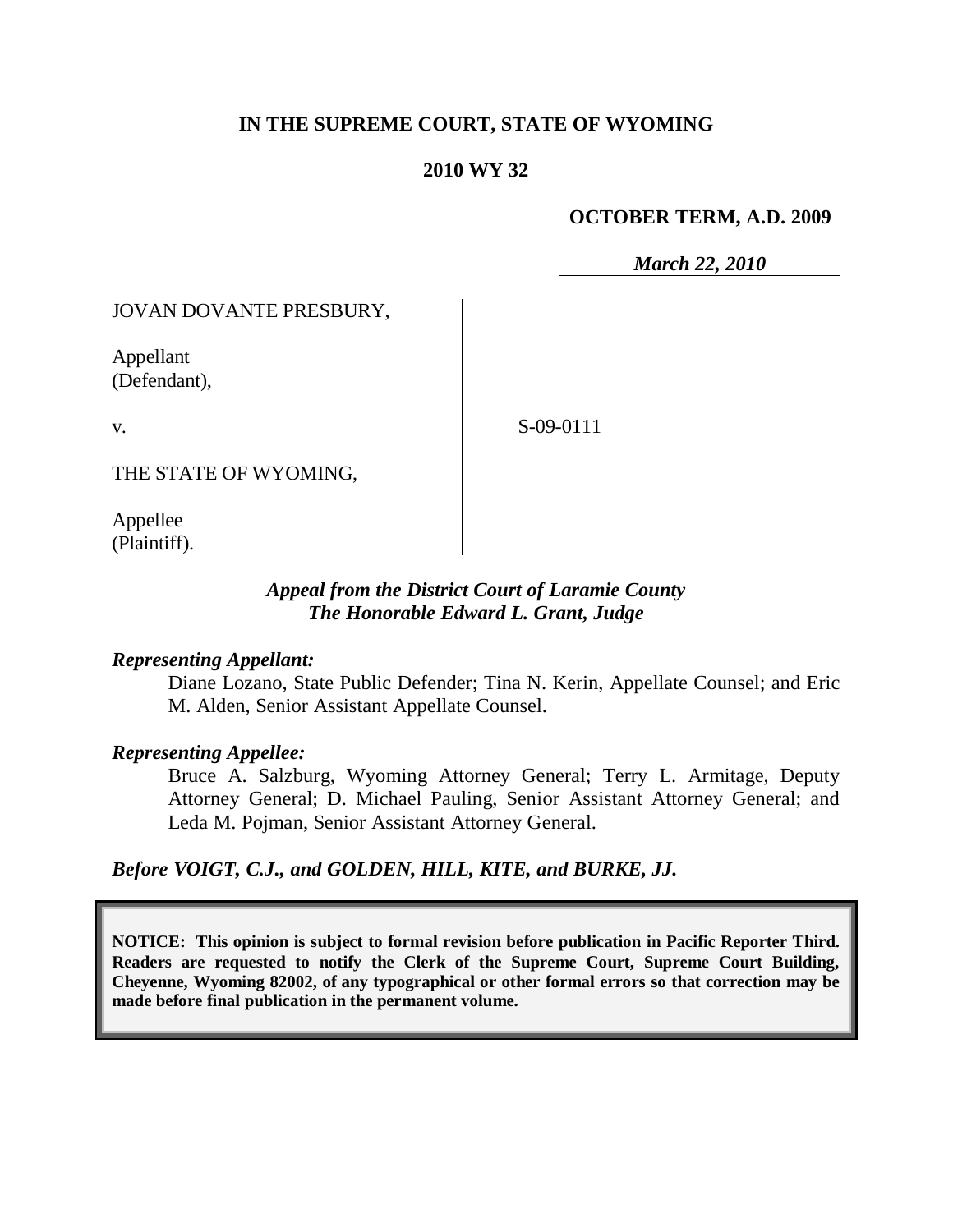**HILL,** Justice.

[¶1] Jovan Dovante Presbury pleaded guilty to one count of aggravated robbery. After not being given the opportunity to address the court during sentencing, he appeals. We reverse, and remand for resentencing.

## **ISSUE**

[¶2] Presbury states his single issue as follows:

The trial court denied Mr. Presbury's right of allocution prior to sentencing.

The State responds that

Although the district court did not address [Mr. Presbury] during sentencing, any such error was harmless.

## **FACTS**

[¶3] Jovan Dovante Presbury was charged in Laramie County, Wyoming, with three counts arising out of the same incident: conspiracy to commit aggravated burglary, accessory to aggravated robbery, and robbery. He was later charged with a count of attempted second degree murder, also arising out of the same incident.

[¶4] Eventually the two cases were joined, and the parties reached a plea agreement. An amended information was filed combining the cases, but reducing the charge to a single count of aggravated robbery. Presbury entered a guilty plea to this single charge, and was sentenced to a term of fourteen to eighteen years with credit for time served.

[¶5] Presbury appeals based on his claim that the district court failed to follow the requirements of W.R.Cr.P.  $32(c)(1)(C)$  ("...before imposing sentence, the court shall also address the defendant personally and determine if the defendant wishes to make a statement and to present any information in mitigation of the sentence.") Presbury claims that he was never addressed by the court, and was thus not offered any opportunity to make a statement or present any mitigating information.

## **STANDARD OF REVIEW**

[¶6] The following standard of review applies to alleged errors during sentencing:

Sentencing decisions are normally within the discretion of the trial court. … "A sentence will not be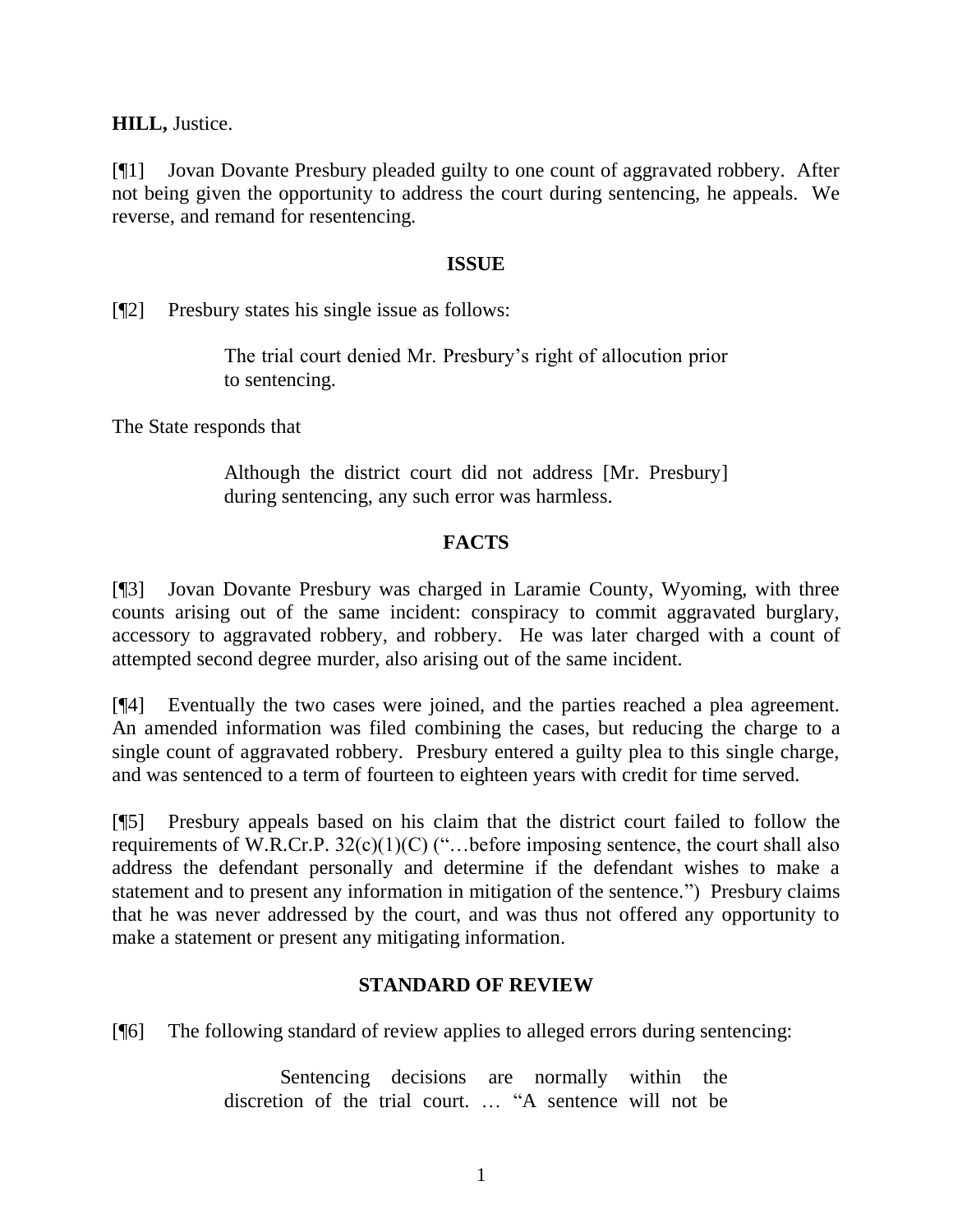disturbed because of sentencing procedures unless the defendant can show an abuse of discretion, procedural conduct prejudicial to him, and circumstances which manifest inherent unfairness and injustice, or conduct which offends the public sense of fair play." … "An error warrants reversal only when it is prejudicial and it affects an appellant's substantial rights. The party who is appealing bears the burden to establish that an error was prejudicial."

*Carothers v. State,* 2008 WY 58, ¶ 23, 185 P.3d 1, 14-15 (Wyo. 2008) (internal citations omitted).

## **DISCUSSION**

[¶7] Presbury argues on appeal that he should have been given his right to allocution under the Wyoming Rules of Criminal Procedure (akin to the Federal Rules of Criminal Procedure). The State responds that while the record is clear that the district court did not address Presbury at sentencing to determine if he wished to make a statement and present any mitigating evidence, Presbury nevertheless fails on appeal to show how that omission materially prejudiced him – thus, any error by the district court was harmless.

[ $[$ 8] Wyoming Rule of Criminal Procedure 32(c)(1)(C) states in relevant part:

(c) *Sentence. –*

(1) Imposition.-- … Before imposing sentence, the court shall also:

> …. (C) Address the defendant personally and determine if the defendant wishes to make a statement and to present any information in mitigation of the sentence.

[¶9] Rule 32 preserves the historically common-law "right to allocution," which this Court has before characterized as "constitutionally protected." A criminal defendant's right to allocution is both rule-based and constitutionally protected. *Christy v. State,* 731 P.2d 1204, 1207 (Wyo. 1987). Moreover,

> The origin of a defendant's right to allocution -- to address the court before having sentence pronounced -- lies in English common law. Under early English criminal practice, an accused was not allowed counsel nor was he a competent witness for himself. Allocution provided a convicted defendant the only opportunity to speak for himself, and its